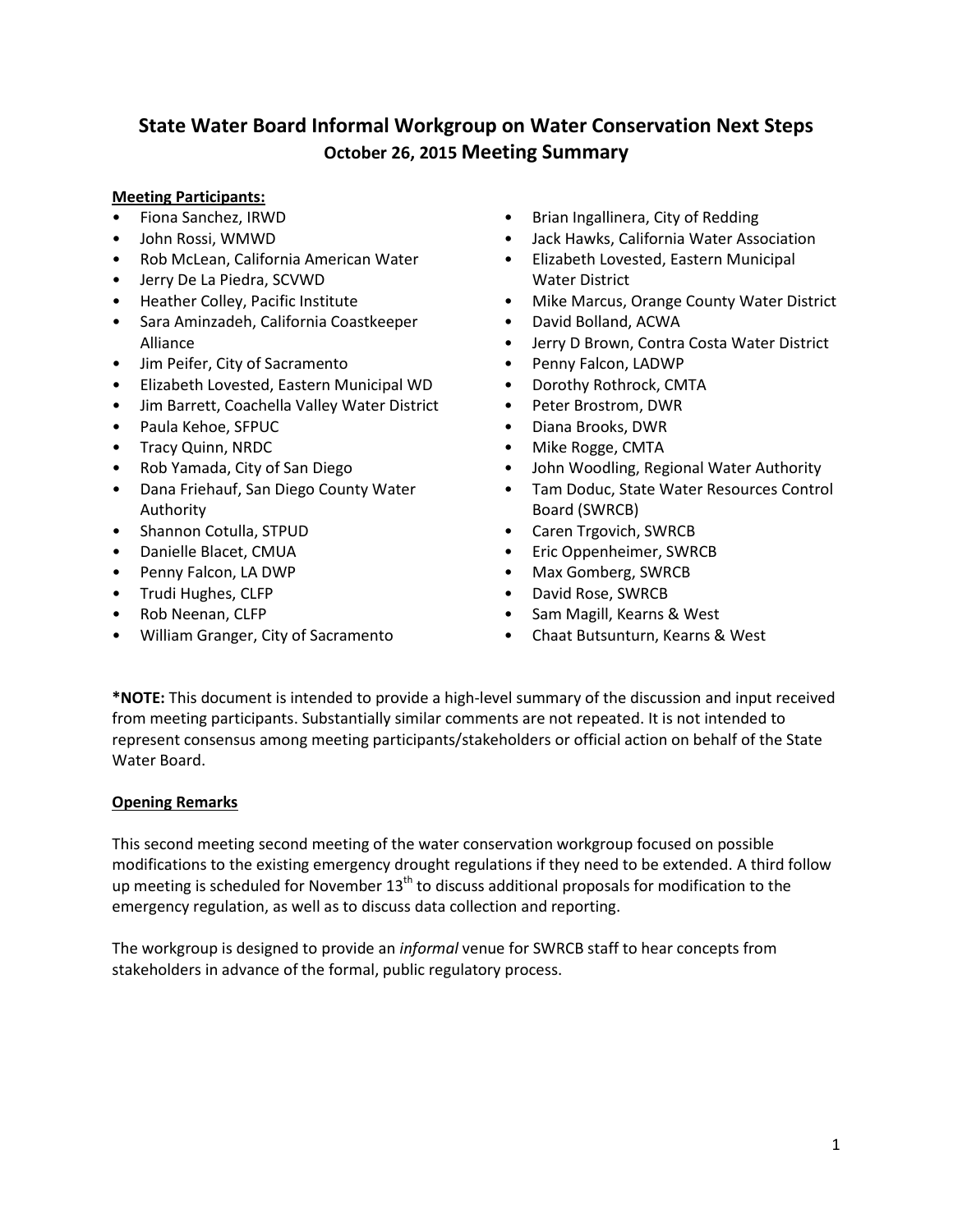# **Presentation and Discussion of Potential Climate & Growth Adjustments and Regional Approaches**

# **Climate Equity Adjustment**

A coalition of water suppliers provided a presentation on suggested credits to limit the impacts of the emergency regulations on water suppliers, including adjustments for climate, population growth, and regional variability. The first segment of the presentation focused on a potential climate adjustments: because climate varies across the state and within a hydrologic region, water needs also vary. The same efficient landscape in a warmer, drier inland area, for example, would require more water than coastal regions. According to the presenters, this amounts to a penalty to customers with landscape in areas with higher evapotranspiration (ET) rates. Adherence to existing emergency regulations could result in damage or death to trees, plants, and other efficient landscape, particularly in hotter, inland areas. The presenters call for adjusting the existing emergency regulation Conservation Standards based on the variance of a water suppliers ET from the state average ET. Under this proposal no supplier's conservation target would be increased.

# Discussion:

- Participants pointed out that the suggested climate credit assumes there is widespread adoption of efficient landscapes, noting that opportunities for savings are not easy and many inefficient landscapes still exist in drier areas.
- Another participant asked how the difference between the proposed revised target and current conservation standard of 25% will be reconciled if the drought worsens. Board member Doduc noted that the proposed climate credit/adjustment will have the effect of reducing overall water savings.
- Another participant noted that the conservation targets are tractable, and could be adjusted by the SWRCB to ensure there is no change to absolute water savings while still recognizing regional/climate variability (i.e., targets could be higher in cooler, coastal areas with lower ET rates and lower in more arid inland areas).

# **Growth Equity Adjustment**

The second segment of the presentation focused on a proposed credit/adjustment of the emergency regulations to accommodate population growth. According to the presenters, since 2013, many California water suppliers added new connections to a mix of residential, commercial and industrial customers. This increases overall demand for water, which is not included in the SWRCB's calculation of baseline water use in the current emergency regulations. According to the presenters, the current Conservation Standard creates a hardship on growing communities, and could impact economic growth and recovery. The proposed credit would allow water suppliers to increase 2013 baseline water production by an amount equivalent to the water used by new connections that were added since 2013.

#### Discussion:

- Some participants asked if the proposed revised baseline targets are based on residential or business connections. Presenters responded the adjustment is based on both.
- Another participant suggested that water suppliers should work closely with city planners so that water demand would be reflected in new permitting and influence how communities are developed within the limitations of sustainable supply. The presenters answered that planned growth is generally subject to a detailed water supply assessment.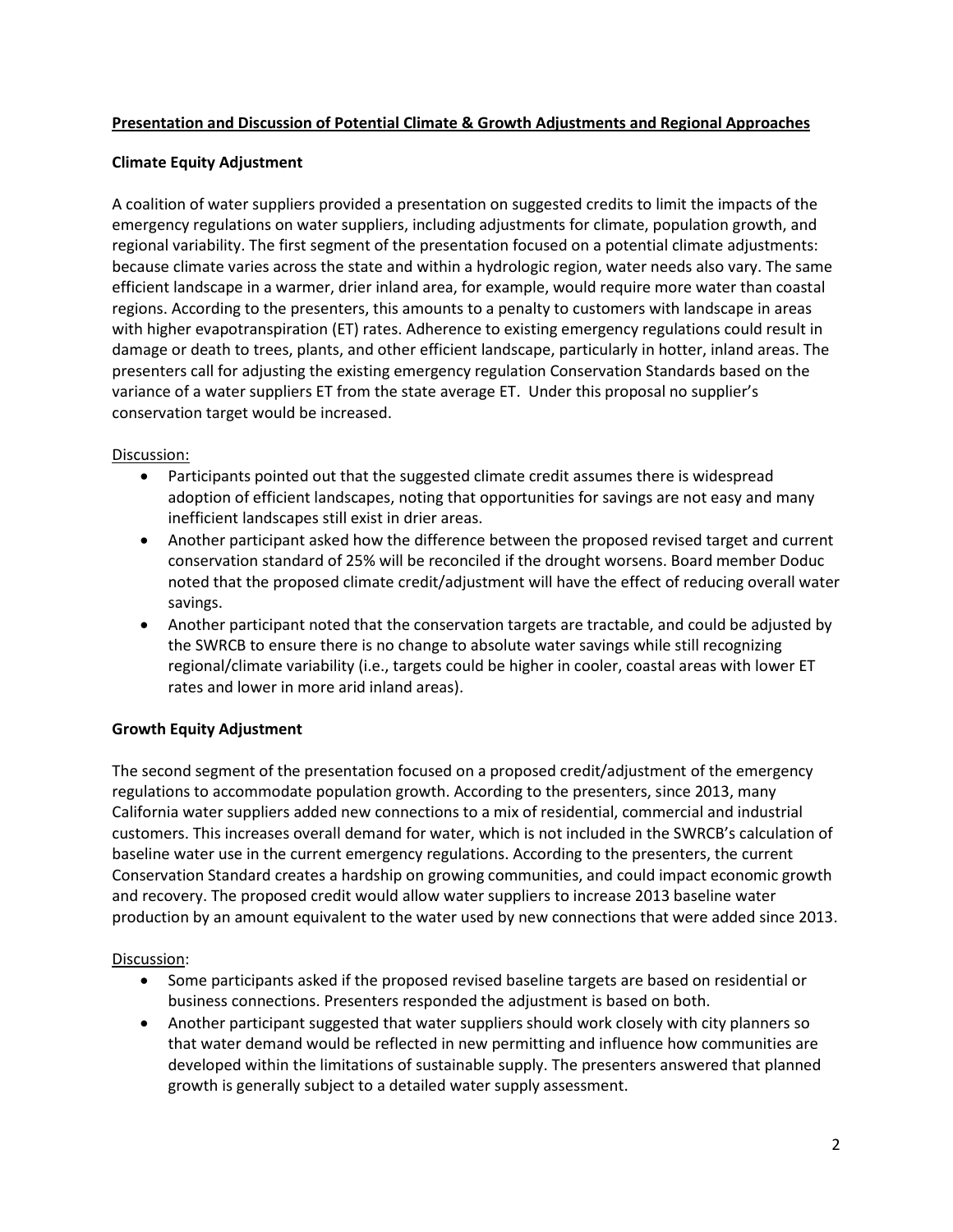One of the presenters noted that the growth equity adjustment would not reduce the statewide target; however, it was discussed that the total savings would be reduced.

# **Presentation on Recycled Water, Indirect Potable Reuse and Desalination Credits**

#### **Recycled Water Credit**

Water suppliers presented an overview of proposed credits for recycled water use. The first focused on non-potable recycled water (i.e., purple pipe). Under this proposal, suppliers would get a credit in the form of a reduction in water conservation targets for all recycled water used in lieu of potable sources. According to suppliers, this would reduce the total amount needed for conservation, since they are essentially reducing the amount of potable water used for watering/non potable needs. The credit is based on the following calculation: Total Monthly Recycled Water Use X Ratio of Monthly Recycled to Potable Use x Agency's Conservation Standard.

# Discussion:

- A participant asked if credits for water use efficiency could be granted if recycled water is included in production and savings. The presenter replied that reducing recycled water reduces discharge, but does not necessarily increase potable supply.
- Landscapes and appliances can be expensive, and if recycled water used for irrigation can count towards meeting conservation targets, it will reduce the financial burden of wholesale landscape replacement.

#### **Indirect Potable Re-use/Desalination Equity Credits**

Water suppliers also provided proposals for indirect potable reuse and desalination credits, noting that desal and recycled water are climate independent water supplies that can continue to produce through protracted drought and could be part of a strategy to reach conservation targets. The proposal suggests all potable water derived from both reuse and desalination be deducted from the volume of water that must be conserved using a 1:1 ratio (with an 8% floor on the effective conservation rate).

#### Discussion on Desalination:

- A participant noted that desalination is energy intensive. The presenters responded that the focus is on sustainability through drought, not on energy.
- Other participants suggested that more focus can be paid to water use efficiency and reducing leaks in water systems before increasing the use of desalination
- One participant expressed some concern that desalination could become stranded assets, as they have in Australia.
- Another participant said that desalination projects are being paid for by ratepayers and they help agencies fulfill their obligation to deliver reliable supplies. The participant said that recognizing these investments is critical.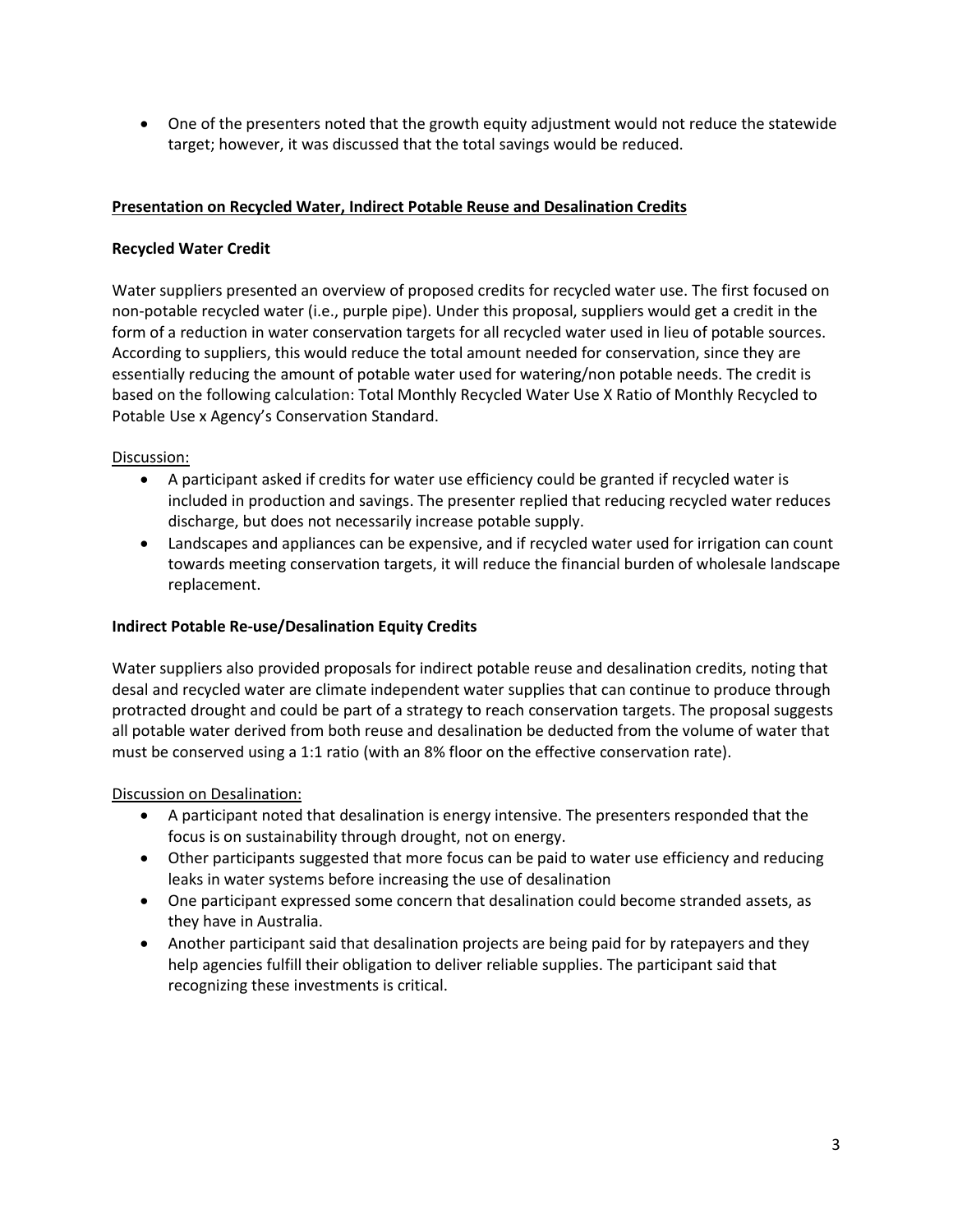# **Presentation on Groundwater Credits**

Water suppliers also presented a proposal for groundwater storage adjustments to conservation targets based on a series of scenarios, which included groundwater banking, sustainably managed basins, adjudicated basins, and conjunctive use. The long term goal of groundwater banking is to secure surplus supply in wet periods to provide reliability to customers. The presentation focused on adjustments to conservation targets for water suppliers to recognize their investments in groundwater storage, and included a series of "triggers" to ensure banking programs don't result in any significant negative impacts to the groundwater basin. Presenters clarified that groundwater is an offset, not a reduction in the target or a credit. Under the proposal, a water supplier could reduce its total potable production by the amount of water withdrawn from groundwater.

# Discussion:

- The presenter noted that groundwater is considered storage and does not cut water needs from the State Water Project. It can serve as an emergency supply, like a bank for a period of severe drought.
- Presenters emphasized that suppliers have spent millions of dollars to engage in groundwater banking and conjunctive use and failure to recognize these investments through adjustments may disincentivize future banking programs.
- A participant asked if suppliers should invest in groundwater storage in the near term instead of using existing supplies as efficiently as possible (since water used for groundwater banking may not be immediately available).
- Another participant noted that expanding storm water capture could add to groundwater storage and banking programs.
- A participant asked what the variability of annual recharge of groundwater is. The presenter noted that a study is in process to understand the impact of snow and rain is on recharge rates in a single year.
- The presenters were not able to estimate how this adjustment would affect the overall volume or percentage of water saved under the emergency regulation.
- A presenter noted that groundwater storage is a complementary measure to conservation.

# Other Items

SWRCB staff asked all meeting participants if they felt the current conservation target of 25% is appropriate, too much, or not high enough. While particpants *generally* responded they were unable to say for certain if it was too high or too low, the following comments were recorded:

- The 25% target was arbitrary and needs to be explained better to suppliers and stakeholders.
- Some suppliers expressed that they would have felt better about the target if supplier equity were addressed in the regulations.
- A number of participants commented that the move from voluntary to mandatory conservation was more important than the target number itself.
- A stakeholder mentioned it may be useful for the public to know how much water was saved through Californians' efforts to reduce water consumption.
- Several suppliers stated that a one-size-fits-all approach does not recognize differences in regions and varying hydrology.
- A number of stakeholders commented that it is unclear how enforcement will be handled if emergency regulations are extended or conservation targets are increased.